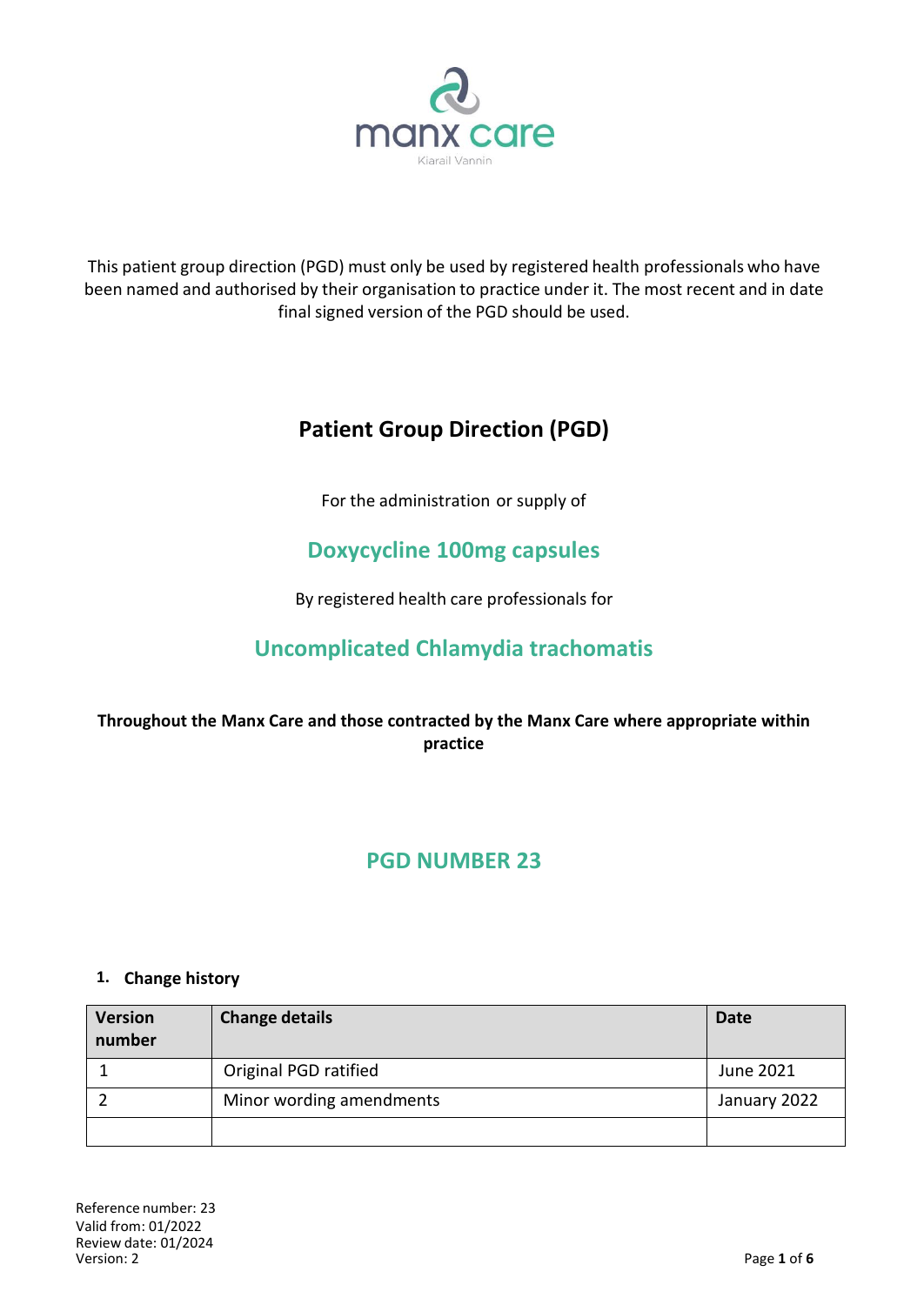## **2. Medicines practice guideline 2:** *Patient group directions*

Refer to the relevant sections of NICE medicines practice guideline 2: *Patient group directions* as stated in the blank template notes. For further information about PGD signatories, see the NHS and Manx Care PGD website FAQs

### **3. PGD development**

Refer to the NICE PGD competency framework for people developing PGDs

| Job Title & organisation           | <b>Name</b> | Signature | Date |
|------------------------------------|-------------|-----------|------|
| Author of the PGD                  |             |           |      |
| Member of the PGD<br>working group |             |           |      |

### **4. PGD authorisation**

Refer to the NICE PGD competency framework for people authorising PGDs

| <b>Job Title</b>                                             | <b>Name</b> | Signature | <b>Date</b> |
|--------------------------------------------------------------|-------------|-----------|-------------|
| <b>Medical Director</b>                                      |             |           |             |
| Chief Pharmacist/<br><b>Pharmaceutical Adviser</b>           |             |           |             |
| Senior Paramedic                                             |             |           |             |
| Director of Nursing                                          |             |           |             |
| <b>GP Adviser</b>                                            |             |           |             |
| Senior Microbiologist<br>(if PGD contains<br>antimicrobials) |             |           |             |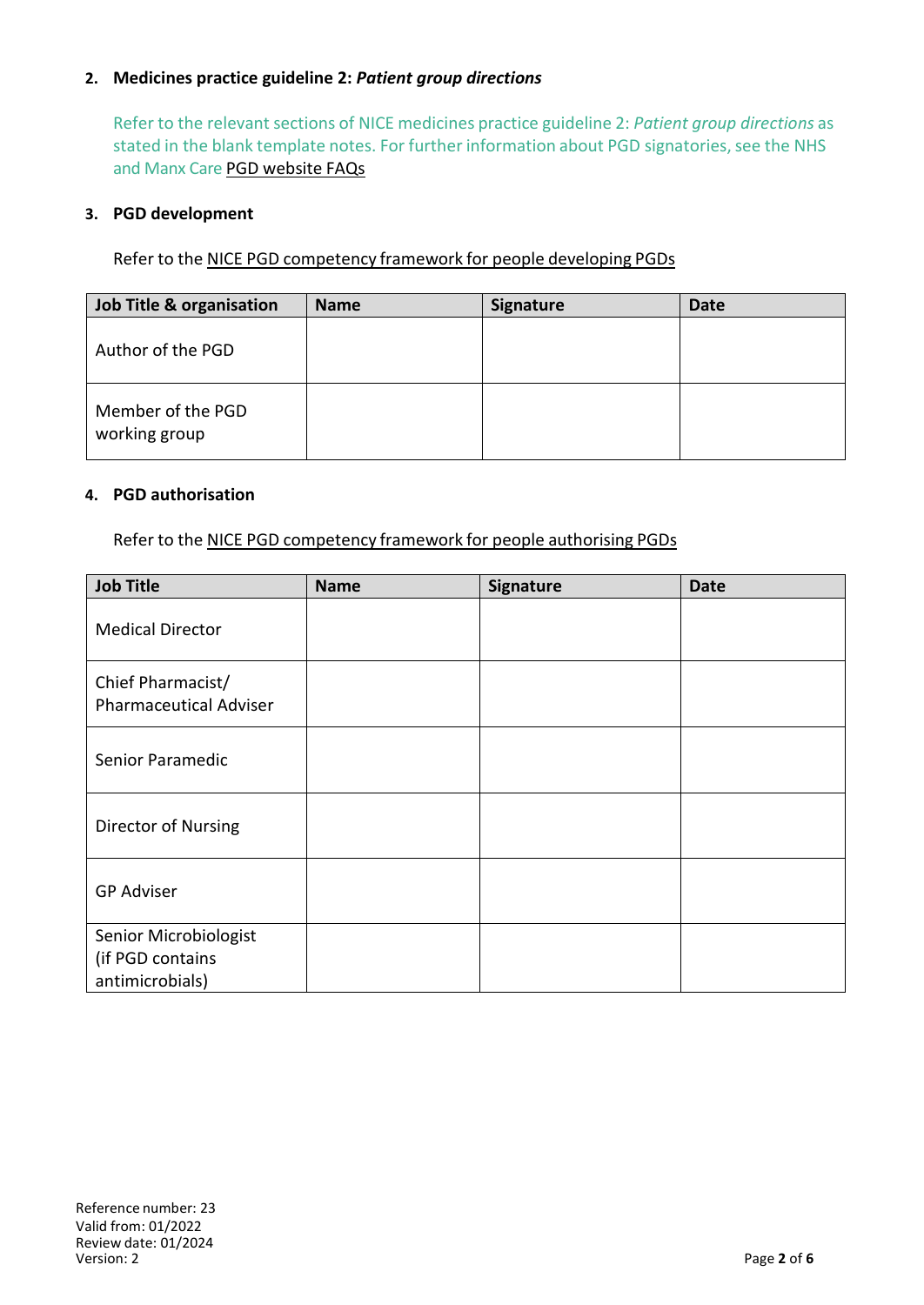## **5. PGD adoption by the provider**

Refer to the NICE PGD competency framework for people authorising PGDs

| Job title and<br>organisation | <b>Signature</b> | <b>Date</b> | Applicable or not<br>applicable to area |
|-------------------------------|------------------|-------------|-----------------------------------------|
|                               |                  |             |                                         |

### **6. Training and competency of registered healthcare professionals, employed or contracted by the Manx Care, GP practice or Hospice**

Refer to the NICE PGD competency framework for health professionals using PGDs

|                                                        | Requirements of registered Healthcare professionals working<br>under the PGD                                                                                                                                                                                                                                                                 |
|--------------------------------------------------------|----------------------------------------------------------------------------------------------------------------------------------------------------------------------------------------------------------------------------------------------------------------------------------------------------------------------------------------------|
| <b>Qualifications and</b><br>professional registration | Registered healthcare professionals, working within or<br>contracted by the Manx Care, GP practice or Hospice who are<br>permitted staff groups outlined within the current PGD policy<br>Pharmacists must be practising in Manx Care authorised<br>premises i.e. contracted pharmacy premises                                               |
| <b>Initial training</b>                                | Knowledge of current guidelines and the administration of the<br>$\bullet$<br>drug specified in this PGD/BNF and of the inclusion and<br>exclusion criteria<br>Training which enables the practitioner to make a clinical<br>assessment to establish the need for the medication covered by<br>this PGD<br>Local training in the use of PGDs |
| Competency                                             | Staff will be assessed on their knowledge of drugs and clinical                                                                                                                                                                                                                                                                              |
| assessment                                             | assessment as part the competency framework for registered health<br>professionals using PGDs                                                                                                                                                                                                                                                |
| <b>Ongoing training and</b>                            | The registered health care professionals should make sure they are                                                                                                                                                                                                                                                                           |
| competency                                             | aware of any changes to the recommendations for this medication;                                                                                                                                                                                                                                                                             |
|                                                        | it is the responsibility of the registered health care professionals to                                                                                                                                                                                                                                                                      |
|                                                        | keep up to date with continuing professional development. PGD                                                                                                                                                                                                                                                                                |
|                                                        | updates will be held every two years                                                                                                                                                                                                                                                                                                         |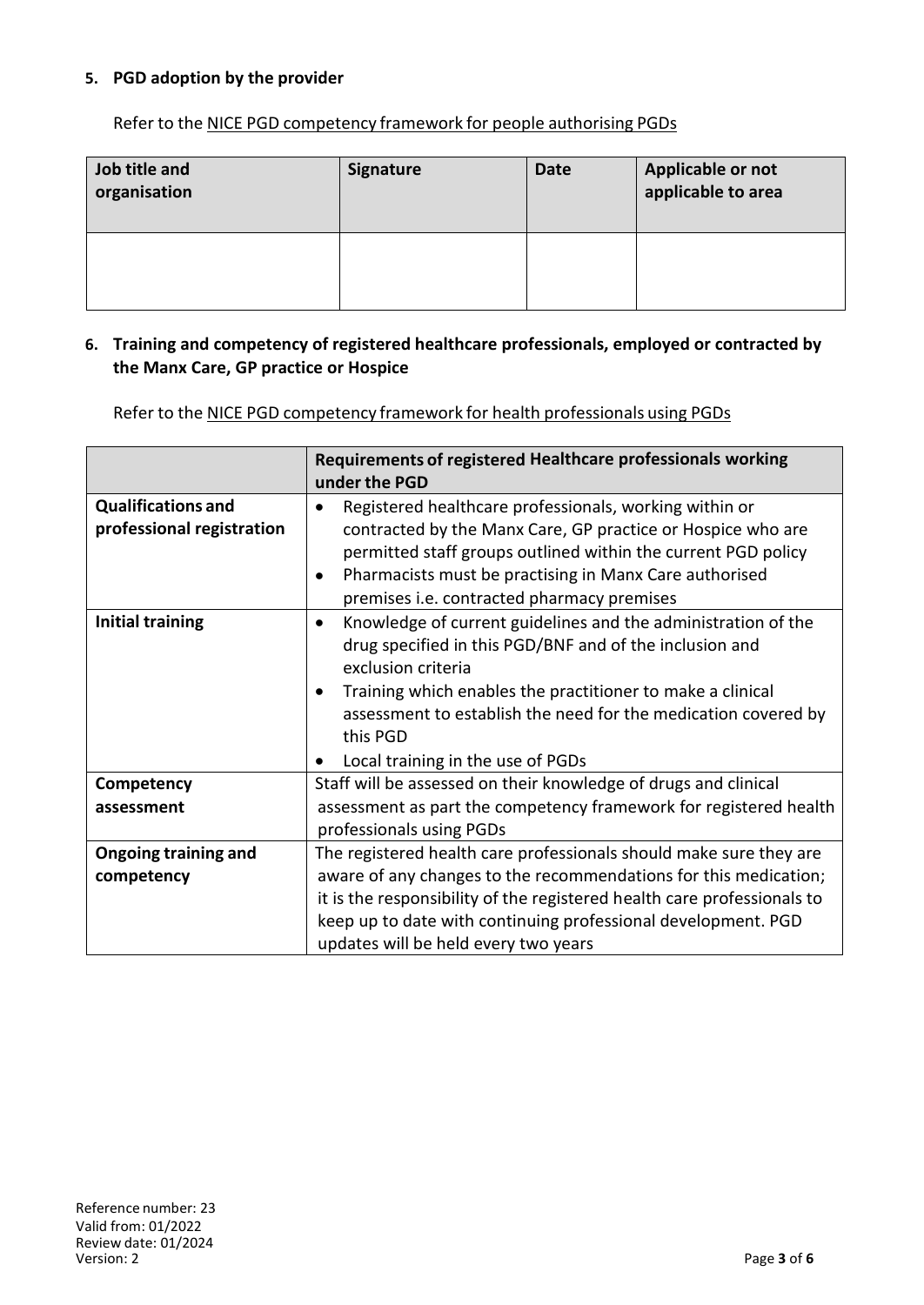# **7. Clinical Conditions**

| <b>Clinical condition or</b>     | Patient either known or suspected of having uncomplicated                       |  |  |
|----------------------------------|---------------------------------------------------------------------------------|--|--|
| situation to which this          | Chlamydia trachomatis                                                           |  |  |
| <b>PGD applies</b>               |                                                                                 |  |  |
| <b>Inclusion criteria</b>        | Laboratory confirmed positive or suspected Chlamydia<br>$\bullet$               |  |  |
|                                  | trachomatis diagnosis                                                           |  |  |
|                                  | Male or female patient who is a sexual contact of any patient in<br>$\bullet$   |  |  |
|                                  | the above group as epidemiological treatment                                    |  |  |
|                                  | All must have no contraindications in their medical history to the<br>٠         |  |  |
|                                  | type of antibiotic to be supplied                                               |  |  |
| <b>Exclusion criteria</b>        | Allergy to Doxycycline<br>$\bullet$                                             |  |  |
|                                  | Under 16 years of age and not assessed as competent using<br>٠                  |  |  |
|                                  | Hepatic and renal impairment<br>$\bullet$                                       |  |  |
|                                  | Patients who are immunocompromised<br>$\bullet$                                 |  |  |
|                                  | Any female who is pregnant or may be at risk of pregnancy or is<br>$\bullet$    |  |  |
|                                  | breastfeeding (Please refer to Erythromycin PGD for alternative                 |  |  |
|                                  | treatment). Deposition of tetracyclines in growing bone and                     |  |  |
|                                  | teeth (by binding to calcium) causes staining and occasionally                  |  |  |
|                                  | dental hypoplasia, and they should Not be given to children                     |  |  |
|                                  | under 12, or to pregnant or breastfeeding women                                 |  |  |
| <b>Cautions (including any</b>   | Tetracyclines may increase muscle weakness in patients with<br>$\bullet$        |  |  |
| relevant action to be            | myasthenia gravis and exacerbate systemic lupus                                 |  |  |
| taken)                           | erythematosus. Antacids and aluminium, calcium, iron,                           |  |  |
|                                  | magnesium and zinc salts decrease the absorption of                             |  |  |
|                                  | tetracyclines                                                                   |  |  |
|                                  | Swallow capsules whole with plenty of water<br>$\bullet$                        |  |  |
|                                  | Emphasise importance and need for patient's sexual partner(s)                   |  |  |
|                                  | to be treated                                                                   |  |  |
|                                  | No sexual intercourse for one week. The patient must report any<br>٠            |  |  |
|                                  | diarrhoea or vomiting within 2 hours of taking the medication as                |  |  |
|                                  | an alternative medication may be required                                       |  |  |
|                                  | Advise no sexual intercourse with an untreated partner (even<br>$\bullet$       |  |  |
|                                  | with a condom)                                                                  |  |  |
|                                  | Advise about risk of candidiasis in patient's taking antibiotics<br>٠           |  |  |
|                                  | If patient is under 16 years of age the healthcare professional                 |  |  |
|                                  | must assess the competence of the patient using the Fraser                      |  |  |
|                                  | Guidelines and this must be recorded in the case notes. Refer to                |  |  |
|                                  | doctor or senior nurse if unsure of level of competency                         |  |  |
|                                  | Avoid direct sunlight whilst taking doxycycline<br>$\bullet$                    |  |  |
| <b>Arrangements for referral</b> | Patient should be referred to a more experienced clinical<br>$\bullet$          |  |  |
| for medical advice               | practitioner for further assessment                                             |  |  |
|                                  | For individuals <16 years of age, follow local safeguarding policy<br>$\bullet$ |  |  |
| Action to be taken if            | Patient should be referred to a more experienced clinical                       |  |  |
| patient excluded                 | practitioner for further assessment                                             |  |  |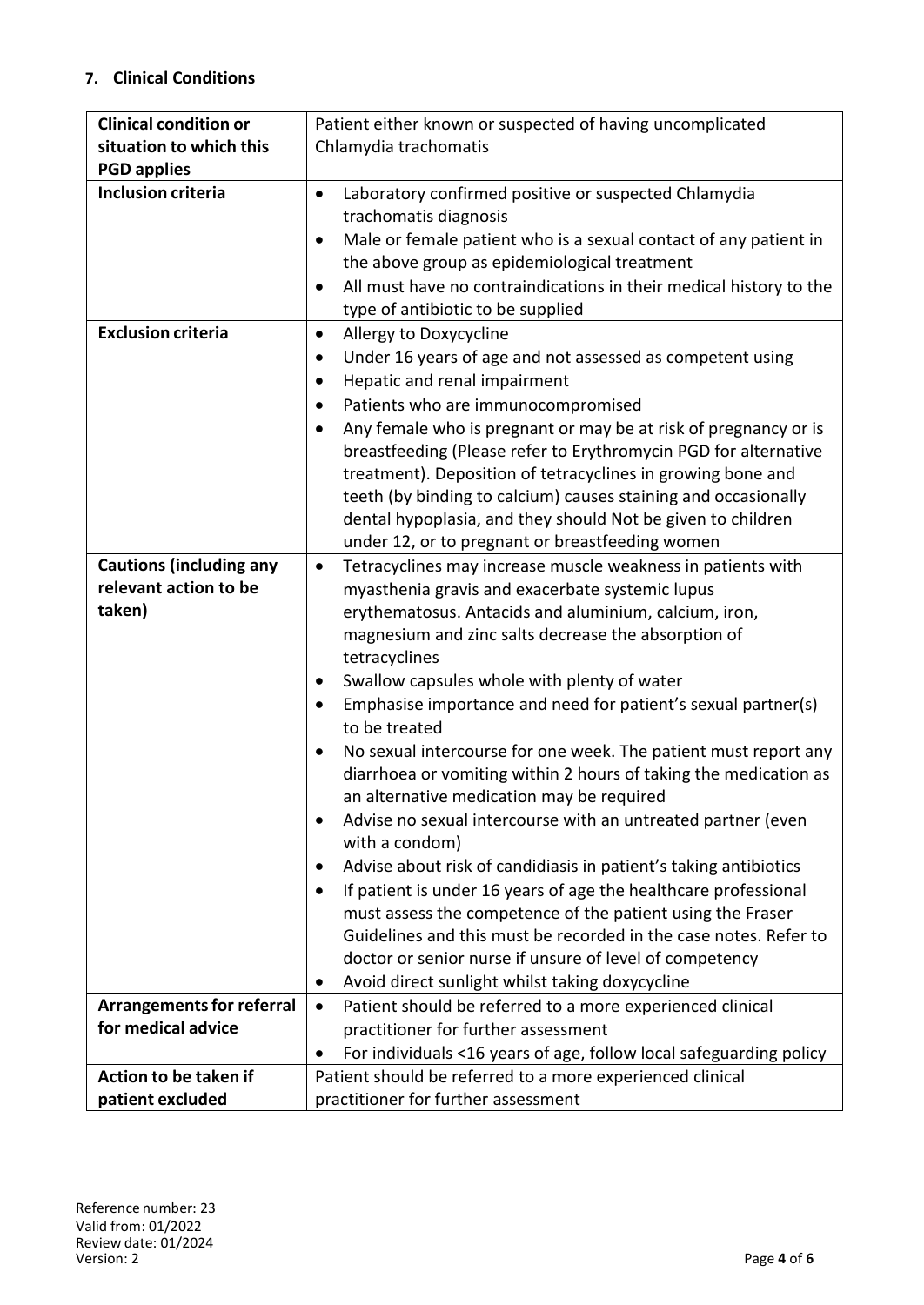| Action to be taken if<br>patient declines<br>treatment | A verbal explanation should be given to the patient on: the need<br>for the medication and any possible effects or potential risks<br>which may occur as a result of refusing treatment |
|--------------------------------------------------------|-----------------------------------------------------------------------------------------------------------------------------------------------------------------------------------------|
|                                                        | This information must be documented in the patients' health<br>records                                                                                                                  |
|                                                        | Any patient who declines care must have demonstrated capacity<br>to do so                                                                                                               |
|                                                        | Where appropriate care should be escalated                                                                                                                                              |

# **8. Details of the medicine**

| Name, form and strength    | Doxycycline capsules 100mg                                     |  |  |
|----------------------------|----------------------------------------------------------------|--|--|
| of medicine                |                                                                |  |  |
| Legal category             | Prescription Only Medicine (POM)                               |  |  |
| Indicate any off-label use | None                                                           |  |  |
| (if relevant)              |                                                                |  |  |
| Route/method of            | Oral                                                           |  |  |
| administration             |                                                                |  |  |
| Dose and frequency         | 100mg TWICE Daily for 7 days                                   |  |  |
| <b>Quantity to be</b>      | Supplied: 1 original pack                                      |  |  |
| administered and/or        | Administered: 1 dose                                           |  |  |
| supplied                   |                                                                |  |  |
| <b>Maximum or minimum</b>  | Seven days                                                     |  |  |
| treatment period           |                                                                |  |  |
| <b>Storage</b>             | Store at Room Temperature                                      |  |  |
| <b>Adverse effects</b>     | Angioedema<br>$\bullet$                                        |  |  |
|                            | Diarrhoea<br>$\bullet$                                         |  |  |
|                            | Headache<br>$\bullet$                                          |  |  |
|                            | Henoch-Schönlein purpura<br>$\bullet$                          |  |  |
|                            | Hypersensitivity<br>$\bullet$                                  |  |  |
|                            | Nausea<br>$\bullet$                                            |  |  |
|                            | Pericarditis                                                   |  |  |
|                            | Photosensitivity reaction<br>$\bullet$                         |  |  |
|                            | Skin reactions<br>$\bullet$                                    |  |  |
|                            | Systemic lupus erythematosus exacerbated<br>$\bullet$          |  |  |
|                            | Vomiting<br>$\bullet$                                          |  |  |
|                            | Myasthenia gravis (muscle weakness may be increased);          |  |  |
|                            | systemic lupus erythematosus (may be exacerbated)              |  |  |
| <b>Records to be kept</b>  | The administration of any medication given under a PGD must be |  |  |
|                            | recorded within the patient's medical records                  |  |  |